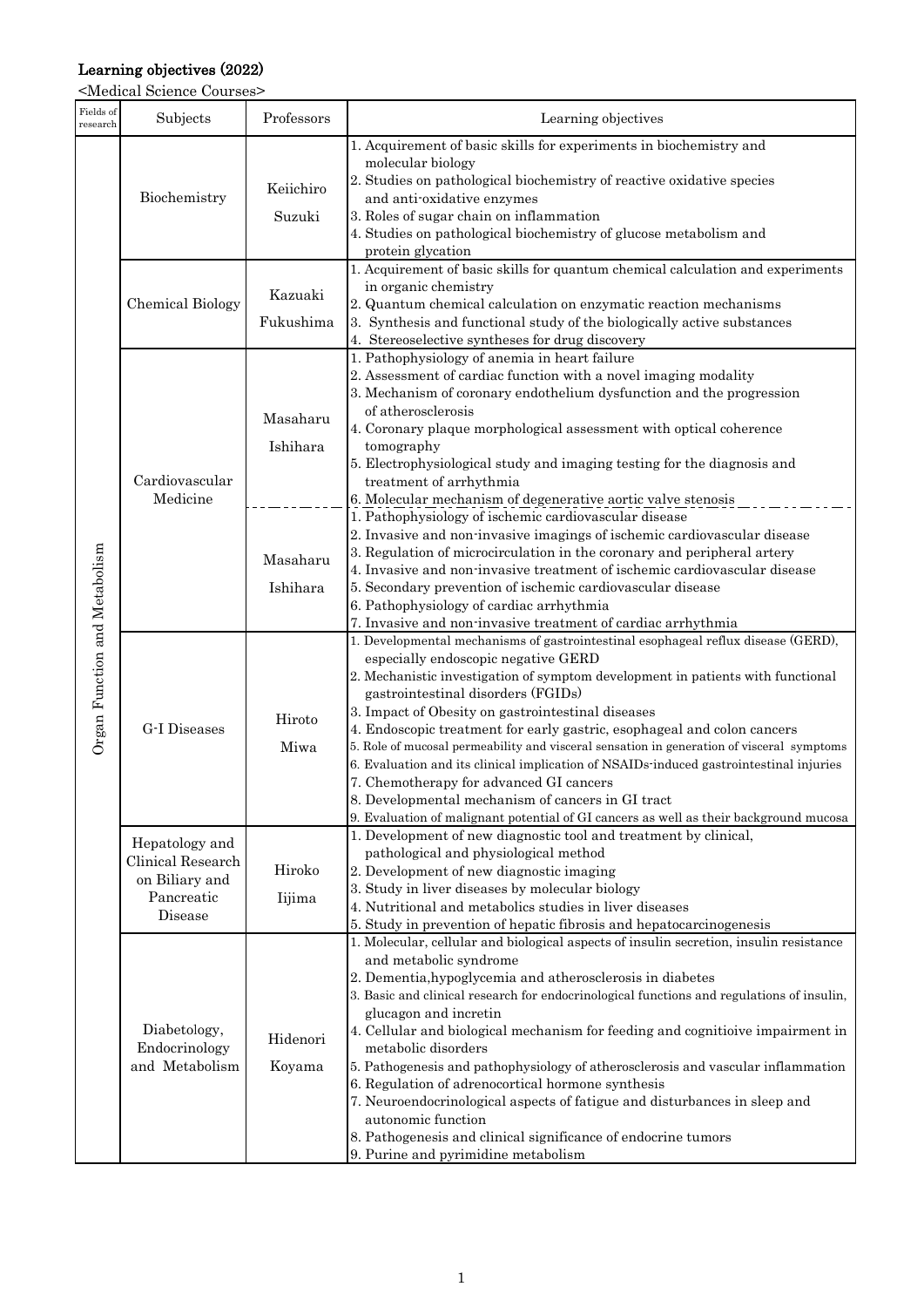| 1. Studies on proliferation and differentiation of hematopoietic stem cells<br>2. Analysis and treatment of bone marrow failure<br>Takashi<br>Hematology<br>3. Analysis and treatment of hematological malignancies<br>Kijima<br>4. Analysis and treatment of hemostatic and thrombotic diseases<br>5. Research on and treatment by hematopoietic stem cell transplantation<br>1. Investigation of abnormality of iron metabolism and oxidative stress in<br>chronic kidney disease<br>2. Investigation of vascular endothelial damage and progression of<br>atherosclerosis in chronic kidney disease<br>Takahiro<br>3. Investigation of bone and mineral metabolism in chronic kidney disease<br>Nephrology<br>4. Investigation of the mechanisms of renal anemia in chronic kidney<br>Kuragano<br>disease<br>5. Investigation of the pathogenesis and factors affecting the<br>progression of renal insufficiency in chronic kidney disease<br>6. Investigation of the dysbiosis in chronic kidney disease<br>1. Clinical research on hepato-biliary-pancreatic surgery (primary liver<br>cancer, metastatic liver cancer, bile duct cancer, pancreatic cancer,<br>Hepatobiliary-<br>laparoscopic surgery, liver cirrhosis, splenomegaly, liver regeneration<br>Etsuro<br>pancreatic<br>etc.)<br>Surgery<br>2. Molecular analysis on hepato-biliary-pancreatic cancer<br>Hatano<br>3. Molecular and clinical analysis of post-operative aghesion formation.<br>4. Simulation and navigation in hepato-biliary-pancreatic surgery<br>1. Research on prenatal diagnosis of pediatric surgical diseases |  |
|---------------------------------------------------------------------------------------------------------------------------------------------------------------------------------------------------------------------------------------------------------------------------------------------------------------------------------------------------------------------------------------------------------------------------------------------------------------------------------------------------------------------------------------------------------------------------------------------------------------------------------------------------------------------------------------------------------------------------------------------------------------------------------------------------------------------------------------------------------------------------------------------------------------------------------------------------------------------------------------------------------------------------------------------------------------------------------------------------------------------------------------------------------------------------------------------------------------------------------------------------------------------------------------------------------------------------------------------------------------------------------------------------------------------------------------------------------------------------------------------------------------------------------------------------------------------------------------------------------|--|
|                                                                                                                                                                                                                                                                                                                                                                                                                                                                                                                                                                                                                                                                                                                                                                                                                                                                                                                                                                                                                                                                                                                                                                                                                                                                                                                                                                                                                                                                                                                                                                                                         |  |
|                                                                                                                                                                                                                                                                                                                                                                                                                                                                                                                                                                                                                                                                                                                                                                                                                                                                                                                                                                                                                                                                                                                                                                                                                                                                                                                                                                                                                                                                                                                                                                                                         |  |
|                                                                                                                                                                                                                                                                                                                                                                                                                                                                                                                                                                                                                                                                                                                                                                                                                                                                                                                                                                                                                                                                                                                                                                                                                                                                                                                                                                                                                                                                                                                                                                                                         |  |
|                                                                                                                                                                                                                                                                                                                                                                                                                                                                                                                                                                                                                                                                                                                                                                                                                                                                                                                                                                                                                                                                                                                                                                                                                                                                                                                                                                                                                                                                                                                                                                                                         |  |
|                                                                                                                                                                                                                                                                                                                                                                                                                                                                                                                                                                                                                                                                                                                                                                                                                                                                                                                                                                                                                                                                                                                                                                                                                                                                                                                                                                                                                                                                                                                                                                                                         |  |
|                                                                                                                                                                                                                                                                                                                                                                                                                                                                                                                                                                                                                                                                                                                                                                                                                                                                                                                                                                                                                                                                                                                                                                                                                                                                                                                                                                                                                                                                                                                                                                                                         |  |
|                                                                                                                                                                                                                                                                                                                                                                                                                                                                                                                                                                                                                                                                                                                                                                                                                                                                                                                                                                                                                                                                                                                                                                                                                                                                                                                                                                                                                                                                                                                                                                                                         |  |
|                                                                                                                                                                                                                                                                                                                                                                                                                                                                                                                                                                                                                                                                                                                                                                                                                                                                                                                                                                                                                                                                                                                                                                                                                                                                                                                                                                                                                                                                                                                                                                                                         |  |
|                                                                                                                                                                                                                                                                                                                                                                                                                                                                                                                                                                                                                                                                                                                                                                                                                                                                                                                                                                                                                                                                                                                                                                                                                                                                                                                                                                                                                                                                                                                                                                                                         |  |
|                                                                                                                                                                                                                                                                                                                                                                                                                                                                                                                                                                                                                                                                                                                                                                                                                                                                                                                                                                                                                                                                                                                                                                                                                                                                                                                                                                                                                                                                                                                                                                                                         |  |
|                                                                                                                                                                                                                                                                                                                                                                                                                                                                                                                                                                                                                                                                                                                                                                                                                                                                                                                                                                                                                                                                                                                                                                                                                                                                                                                                                                                                                                                                                                                                                                                                         |  |
|                                                                                                                                                                                                                                                                                                                                                                                                                                                                                                                                                                                                                                                                                                                                                                                                                                                                                                                                                                                                                                                                                                                                                                                                                                                                                                                                                                                                                                                                                                                                                                                                         |  |
|                                                                                                                                                                                                                                                                                                                                                                                                                                                                                                                                                                                                                                                                                                                                                                                                                                                                                                                                                                                                                                                                                                                                                                                                                                                                                                                                                                                                                                                                                                                                                                                                         |  |
|                                                                                                                                                                                                                                                                                                                                                                                                                                                                                                                                                                                                                                                                                                                                                                                                                                                                                                                                                                                                                                                                                                                                                                                                                                                                                                                                                                                                                                                                                                                                                                                                         |  |
|                                                                                                                                                                                                                                                                                                                                                                                                                                                                                                                                                                                                                                                                                                                                                                                                                                                                                                                                                                                                                                                                                                                                                                                                                                                                                                                                                                                                                                                                                                                                                                                                         |  |
|                                                                                                                                                                                                                                                                                                                                                                                                                                                                                                                                                                                                                                                                                                                                                                                                                                                                                                                                                                                                                                                                                                                                                                                                                                                                                                                                                                                                                                                                                                                                                                                                         |  |
|                                                                                                                                                                                                                                                                                                                                                                                                                                                                                                                                                                                                                                                                                                                                                                                                                                                                                                                                                                                                                                                                                                                                                                                                                                                                                                                                                                                                                                                                                                                                                                                                         |  |
|                                                                                                                                                                                                                                                                                                                                                                                                                                                                                                                                                                                                                                                                                                                                                                                                                                                                                                                                                                                                                                                                                                                                                                                                                                                                                                                                                                                                                                                                                                                                                                                                         |  |
|                                                                                                                                                                                                                                                                                                                                                                                                                                                                                                                                                                                                                                                                                                                                                                                                                                                                                                                                                                                                                                                                                                                                                                                                                                                                                                                                                                                                                                                                                                                                                                                                         |  |
|                                                                                                                                                                                                                                                                                                                                                                                                                                                                                                                                                                                                                                                                                                                                                                                                                                                                                                                                                                                                                                                                                                                                                                                                                                                                                                                                                                                                                                                                                                                                                                                                         |  |
|                                                                                                                                                                                                                                                                                                                                                                                                                                                                                                                                                                                                                                                                                                                                                                                                                                                                                                                                                                                                                                                                                                                                                                                                                                                                                                                                                                                                                                                                                                                                                                                                         |  |
| 2. Pathogenesis of congenital anomalies in pediatric surgical diseases<br>Takaharu                                                                                                                                                                                                                                                                                                                                                                                                                                                                                                                                                                                                                                                                                                                                                                                                                                                                                                                                                                                                                                                                                                                                                                                                                                                                                                                                                                                                                                                                                                                      |  |
| Pediatric Surgery<br>3. Research on gastrointestinal hormone in pediatric surgical diseases                                                                                                                                                                                                                                                                                                                                                                                                                                                                                                                                                                                                                                                                                                                                                                                                                                                                                                                                                                                                                                                                                                                                                                                                                                                                                                                                                                                                                                                                                                             |  |
| 4. Research on pediatric surgical oncology<br>Oue<br>5. Research on pediatric endosurgery                                                                                                                                                                                                                                                                                                                                                                                                                                                                                                                                                                                                                                                                                                                                                                                                                                                                                                                                                                                                                                                                                                                                                                                                                                                                                                                                                                                                                                                                                                               |  |
| on and Metabolism<br>1. Development of surgery support system using artificial intelligence                                                                                                                                                                                                                                                                                                                                                                                                                                                                                                                                                                                                                                                                                                                                                                                                                                                                                                                                                                                                                                                                                                                                                                                                                                                                                                                                                                                                                                                                                                             |  |
| 2. Research on the sequela of gastrointestinal surgery                                                                                                                                                                                                                                                                                                                                                                                                                                                                                                                                                                                                                                                                                                                                                                                                                                                                                                                                                                                                                                                                                                                                                                                                                                                                                                                                                                                                                                                                                                                                                  |  |
| 3. Establishment of multidisciplinary treatment for esophageal malignant                                                                                                                                                                                                                                                                                                                                                                                                                                                                                                                                                                                                                                                                                                                                                                                                                                                                                                                                                                                                                                                                                                                                                                                                                                                                                                                                                                                                                                                                                                                                |  |
| diseases                                                                                                                                                                                                                                                                                                                                                                                                                                                                                                                                                                                                                                                                                                                                                                                                                                                                                                                                                                                                                                                                                                                                                                                                                                                                                                                                                                                                                                                                                                                                                                                                |  |
| 4. Establishment of multidisciplinary treatment of gastric cancer<br>Upper                                                                                                                                                                                                                                                                                                                                                                                                                                                                                                                                                                                                                                                                                                                                                                                                                                                                                                                                                                                                                                                                                                                                                                                                                                                                                                                                                                                                                                                                                                                              |  |
| Hisashi<br>5. Research on the mechanism of formation and treatment of peritoneal<br>Gastrointestinal                                                                                                                                                                                                                                                                                                                                                                                                                                                                                                                                                                                                                                                                                                                                                                                                                                                                                                                                                                                                                                                                                                                                                                                                                                                                                                                                                                                                                                                                                                    |  |
| metastasis from gastric cancer<br>Surgery<br>Shinohara<br>6. Mechanism of epithelial-mesenchymal transition and its relation with                                                                                                                                                                                                                                                                                                                                                                                                                                                                                                                                                                                                                                                                                                                                                                                                                                                                                                                                                                                                                                                                                                                                                                                                                                                                                                                                                                                                                                                                       |  |
| Organ Functi<br>invasion and metastasis of cancer                                                                                                                                                                                                                                                                                                                                                                                                                                                                                                                                                                                                                                                                                                                                                                                                                                                                                                                                                                                                                                                                                                                                                                                                                                                                                                                                                                                                                                                                                                                                                       |  |
| 7. Clinical study on thoracoscopic and laparoscopic surgery for esophageal diseases                                                                                                                                                                                                                                                                                                                                                                                                                                                                                                                                                                                                                                                                                                                                                                                                                                                                                                                                                                                                                                                                                                                                                                                                                                                                                                                                                                                                                                                                                                                     |  |
| invasion and metastasis of cancer                                                                                                                                                                                                                                                                                                                                                                                                                                                                                                                                                                                                                                                                                                                                                                                                                                                                                                                                                                                                                                                                                                                                                                                                                                                                                                                                                                                                                                                                                                                                                                       |  |
| 8. Study on clinical anatomy of upper GI tract                                                                                                                                                                                                                                                                                                                                                                                                                                                                                                                                                                                                                                                                                                                                                                                                                                                                                                                                                                                                                                                                                                                                                                                                                                                                                                                                                                                                                                                                                                                                                          |  |
| 1. Colorectal Surgery (colorectal cancer, total colectomy,                                                                                                                                                                                                                                                                                                                                                                                                                                                                                                                                                                                                                                                                                                                                                                                                                                                                                                                                                                                                                                                                                                                                                                                                                                                                                                                                                                                                                                                                                                                                              |  |
| sphincter preserving operation, multimodality therapy, etc.)<br>Lower<br>Masataka                                                                                                                                                                                                                                                                                                                                                                                                                                                                                                                                                                                                                                                                                                                                                                                                                                                                                                                                                                                                                                                                                                                                                                                                                                                                                                                                                                                                                                                                                                                       |  |
| 2. Surgical oncology (machanism of matastasis, sensitivity and resistance<br>Gastrointestinal<br>for chemotherapy or radiation therapy, etc.)                                                                                                                                                                                                                                                                                                                                                                                                                                                                                                                                                                                                                                                                                                                                                                                                                                                                                                                                                                                                                                                                                                                                                                                                                                                                                                                                                                                                                                                           |  |
| Ikeda<br>Surgery<br>3. Onco-cardiology                                                                                                                                                                                                                                                                                                                                                                                                                                                                                                                                                                                                                                                                                                                                                                                                                                                                                                                                                                                                                                                                                                                                                                                                                                                                                                                                                                                                                                                                                                                                                                  |  |
| (Cancer and thrombosis, venou thromboembolism)                                                                                                                                                                                                                                                                                                                                                                                                                                                                                                                                                                                                                                                                                                                                                                                                                                                                                                                                                                                                                                                                                                                                                                                                                                                                                                                                                                                                                                                                                                                                                          |  |
| 1. Pathology of breast cancer                                                                                                                                                                                                                                                                                                                                                                                                                                                                                                                                                                                                                                                                                                                                                                                                                                                                                                                                                                                                                                                                                                                                                                                                                                                                                                                                                                                                                                                                                                                                                                           |  |
| 2. Biology of breast cancer                                                                                                                                                                                                                                                                                                                                                                                                                                                                                                                                                                                                                                                                                                                                                                                                                                                                                                                                                                                                                                                                                                                                                                                                                                                                                                                                                                                                                                                                                                                                                                             |  |
| Breast and<br>3. Treatment agents of breast cancer<br>Yasuo                                                                                                                                                                                                                                                                                                                                                                                                                                                                                                                                                                                                                                                                                                                                                                                                                                                                                                                                                                                                                                                                                                                                                                                                                                                                                                                                                                                                                                                                                                                                             |  |
| Endocrine<br>4. Immunohistochemistry of breast cancer                                                                                                                                                                                                                                                                                                                                                                                                                                                                                                                                                                                                                                                                                                                                                                                                                                                                                                                                                                                                                                                                                                                                                                                                                                                                                                                                                                                                                                                                                                                                                   |  |
| Surgery<br>5. Cell culture and molecular biology of breast cancer<br>Miyoshi<br>6. Statistical analysis                                                                                                                                                                                                                                                                                                                                                                                                                                                                                                                                                                                                                                                                                                                                                                                                                                                                                                                                                                                                                                                                                                                                                                                                                                                                                                                                                                                                                                                                                                 |  |
| 7. Manuscript writing in English                                                                                                                                                                                                                                                                                                                                                                                                                                                                                                                                                                                                                                                                                                                                                                                                                                                                                                                                                                                                                                                                                                                                                                                                                                                                                                                                                                                                                                                                                                                                                                        |  |
| 1. Surgery for ischemic heart disease                                                                                                                                                                                                                                                                                                                                                                                                                                                                                                                                                                                                                                                                                                                                                                                                                                                                                                                                                                                                                                                                                                                                                                                                                                                                                                                                                                                                                                                                                                                                                                   |  |
| 2. Surgery for valvular heart disease                                                                                                                                                                                                                                                                                                                                                                                                                                                                                                                                                                                                                                                                                                                                                                                                                                                                                                                                                                                                                                                                                                                                                                                                                                                                                                                                                                                                                                                                                                                                                                   |  |
| Cardiovascular<br>Taichi<br>3. Less invasive surgery for aortic aneurysm<br>Surgery                                                                                                                                                                                                                                                                                                                                                                                                                                                                                                                                                                                                                                                                                                                                                                                                                                                                                                                                                                                                                                                                                                                                                                                                                                                                                                                                                                                                                                                                                                                     |  |
| 4. Studies of assisted circulation & artificial organs<br>Sakaguchi                                                                                                                                                                                                                                                                                                                                                                                                                                                                                                                                                                                                                                                                                                                                                                                                                                                                                                                                                                                                                                                                                                                                                                                                                                                                                                                                                                                                                                                                                                                                     |  |
| 5. Studies of suppression for intimal hyperplagia & reperfusion injury                                                                                                                                                                                                                                                                                                                                                                                                                                                                                                                                                                                                                                                                                                                                                                                                                                                                                                                                                                                                                                                                                                                                                                                                                                                                                                                                                                                                                                                                                                                                  |  |
| 1. Clinical research and surgical oncology for primary lung cancer                                                                                                                                                                                                                                                                                                                                                                                                                                                                                                                                                                                                                                                                                                                                                                                                                                                                                                                                                                                                                                                                                                                                                                                                                                                                                                                                                                                                                                                                                                                                      |  |
| 2. Clinical research of metastatic lung tumor<br>Seiki<br>Thoracic Surgery<br>3. Clinical research of mediastinum tumor                                                                                                                                                                                                                                                                                                                                                                                                                                                                                                                                                                                                                                                                                                                                                                                                                                                                                                                                                                                                                                                                                                                                                                                                                                                                                                                                                                                                                                                                                 |  |
| 4. Clinical research for malignant pleural mesothelioma<br>Hasegawa                                                                                                                                                                                                                                                                                                                                                                                                                                                                                                                                                                                                                                                                                                                                                                                                                                                                                                                                                                                                                                                                                                                                                                                                                                                                                                                                                                                                                                                                                                                                     |  |
| 5. Basic research for regeneration of pulmonary tissue                                                                                                                                                                                                                                                                                                                                                                                                                                                                                                                                                                                                                                                                                                                                                                                                                                                                                                                                                                                                                                                                                                                                                                                                                                                                                                                                                                                                                                                                                                                                                  |  |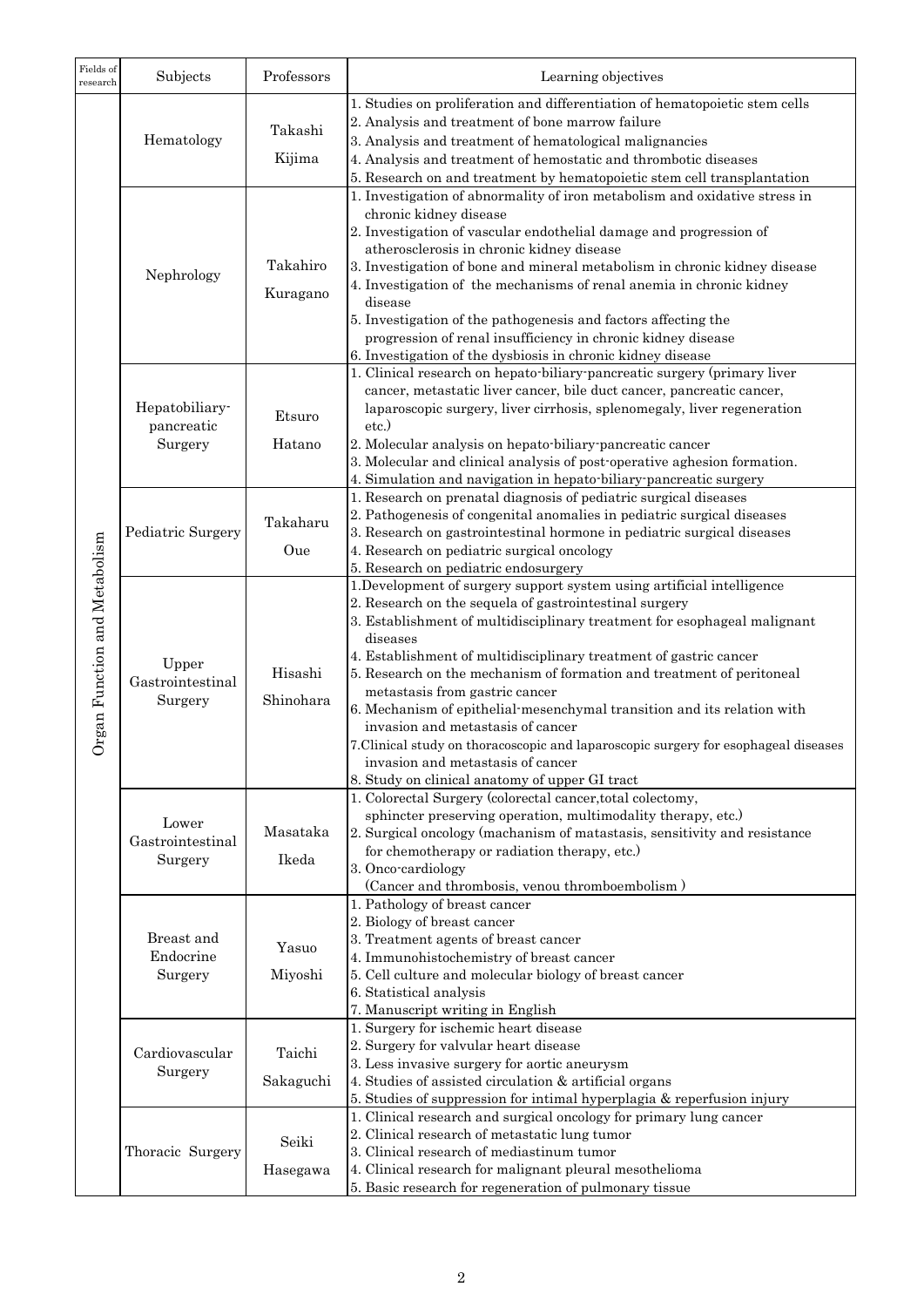| Fields of<br>research            | Subjects                                                   | Professors             | Learning objectives                                                                                                                                                                                                                                                                                                                                                                                                                                                                                                                                                                                                                                                                                                                                                                          |
|----------------------------------|------------------------------------------------------------|------------------------|----------------------------------------------------------------------------------------------------------------------------------------------------------------------------------------------------------------------------------------------------------------------------------------------------------------------------------------------------------------------------------------------------------------------------------------------------------------------------------------------------------------------------------------------------------------------------------------------------------------------------------------------------------------------------------------------------------------------------------------------------------------------------------------------|
| and Metabolism<br>Organ Function | Obstetrics and<br>Gynecology                               | Hiroaki<br>Shibahara   | 1. Analaysis for immunological factors of infertility and preganancy loss<br>2. Developmental study for in vitro growth and maturation of frozen<br>immature mammalian eggs<br>3. Molecular mechanisms of folliculogenesis and embryo development<br>4. Developmental study for new technology for preimplantation diagnosis<br>and clinical tarial<br>5. Gynecological Oncology<br>6. Analysis for immunological factors of normal and abnormal pregnancy<br>7. Analysis for immunological factors of women's healthcare<br>8. Analysis for immunological factors of pelvic endometriosis                                                                                                                                                                                                   |
|                                  | Urology                                                    | Shingo<br>Yamamoto     | 1. Pediatric urology<br>2. Renal transplantation<br>3. Urogenital infection<br>4. Urogenital oncology                                                                                                                                                                                                                                                                                                                                                                                                                                                                                                                                                                                                                                                                                        |
|                                  | Stomatology and<br>Oral Oncology                           | Hiromitsu<br>Kishimoto | 1. Clinical research for perioperative oral management<br>2. Analysis of mechanisms of invasion and metastasis of oral cancer<br>3. Analysis of resistance mechanisms to anticancer drugs and irradiation<br>in oral cancer<br>4. Study on development of odontogenic tumors<br>5. Study on medication-related osteonecrosis of the jaw<br>6. Molecular mechanism of osseo-regeneration and osseo-modification                                                                                                                                                                                                                                                                                                                                                                               |
|                                  | General Internal<br>Medicine                               | Ken<br>Shinmura        | 1. Experimental and clinical researches on sarcopenia and frailty<br>2. Research on the ageing biomarker in human<br>3. Experimental and clinical researches on immunosenescence<br>4. Experimental research on functional elucidation of mitochondrial sirtuins<br>5. Experimental research on the stress response of the living body                                                                                                                                                                                                                                                                                                                                                                                                                                                       |
|                                  | <b>General Medicine</b><br>and Community<br>Health Science | Hiroto<br>Miwa         | 1. Studies for prophylactic approaches based on the proportion of diseases<br>and onset risk<br>2. Roles that family medicine should play in the community-based<br>healthcare<br>3. Studies for the effective learning to acquire skills of initial treatment<br>in emergency medicine<br>4. Studies for nutritional interventions and exercise to prevent the<br>development of frailty and/or sarcopenia<br>5. Investigation regarding the environmental factors, dietary habit, and<br>daily physical activity for the purpose of extending healthy lifespan                                                                                                                                                                                                                             |
|                                  | Clinical<br>Laboratory<br>Medicine                         | Masahiro<br>Koshiba    | 1. Pathophysiology and novel treatments for chronic inflammatory<br>diseases (autoimmune diseases and cancer) by purinergic signaling<br>2. Evidence-based laboratory medicine (EBLM)<br>3. Development and clinical application of laboratory tests for<br>prediction of chronic inflammatory diseases<br>4. Detection and development and clinical application of laboratory tests<br>for of hemoglobinopathy (abnormal hemoglobin and thalassemia)<br>5. Analysis of communication in a medical education field by<br>video-ethnography<br>6. Pathological investigation and treatment strategy on the arterial<br>stiffness in cardiovascular disease                                                                                                                                    |
|                                  | Inflammatory<br><b>Bowel Disease</b>                       | Hiroki<br>Ikeuchi      | 1. Establishment of treatment in Inflammatory Bowel Disease based on<br>their etiology<br>2. Elucidation of mechanism of colitis associated colorectal cancer and<br>establishment of an early diagnostic method<br>3. Elucidation of mechanism of upper gastrointestinal lesion complicated<br>in ulcerative colitis<br>4. Establishment of treatment in intractable pouchitis<br>5. Inflammatory bowel disease and postoperative infection<br>6. Postoperative treatment in Crohn's disease and postoperative recurrence rate<br>7. Elucidation of pathophysiology of inflammatory bowel disease<br>8. Establishment of monitoring and optimisation of IBD therapies<br>9. Clinical research for optimising thiopurine use through metabolite measurement<br>in inflammatory bowel disease |
|                                  | <b>Biophysics</b>                                          |                        | not available during the fiscal year 2022                                                                                                                                                                                                                                                                                                                                                                                                                                                                                                                                                                                                                                                                                                                                                    |

3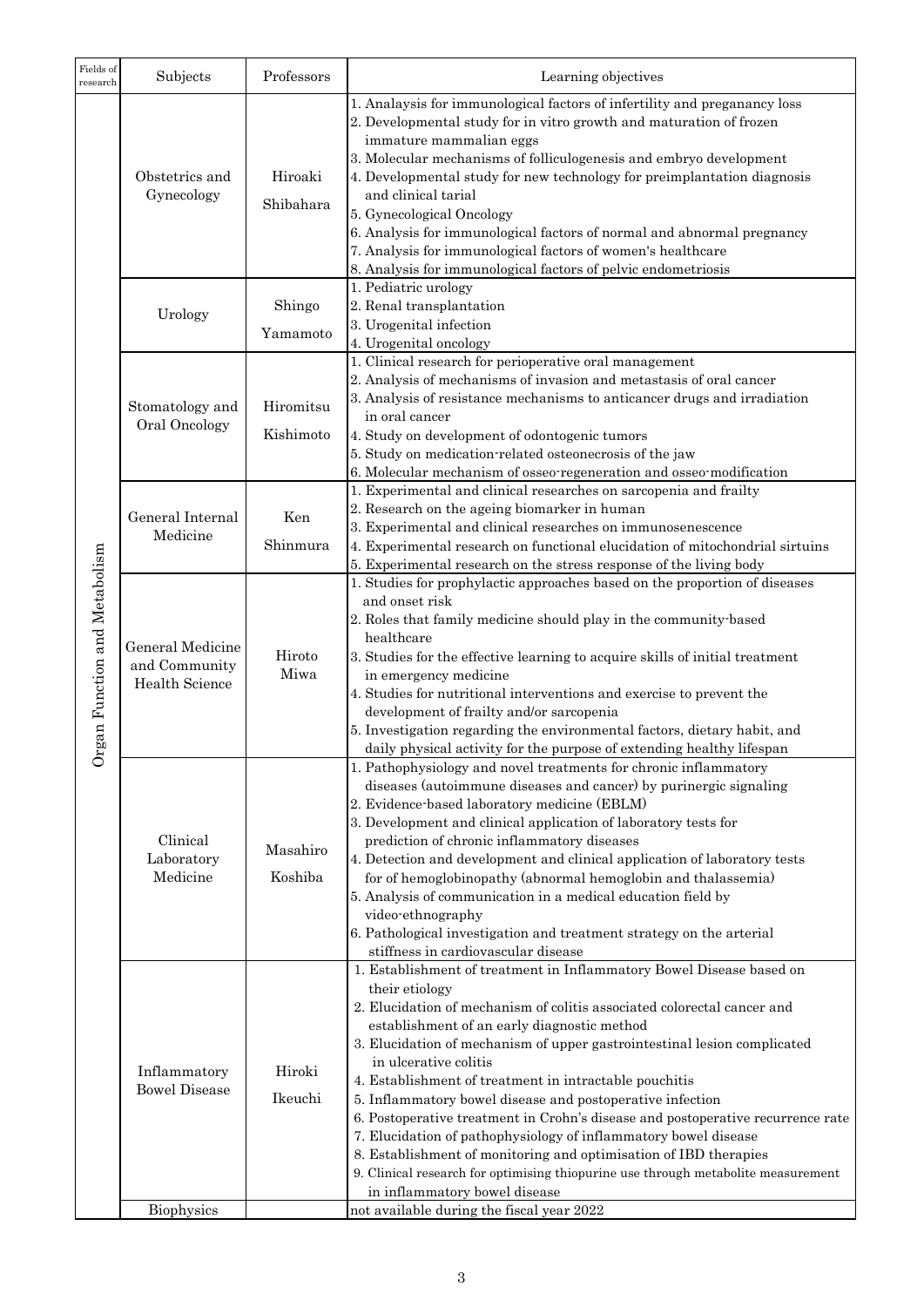| Fields of<br>research    | Subjects                               | Professors | Learning objectives                                                                                             |
|--------------------------|----------------------------------------|------------|-----------------------------------------------------------------------------------------------------------------|
|                          |                                        | Hideshi    | 1. Study on mechanisms of the neuronal development and possibility of regeneration of nervous system            |
|                          | Neurobiology                           |            | 2. Molecular mechanisms of tissue osmotic regulation through the kidney                                         |
|                          |                                        | Yagi       | 3. Investigation of regulatory mechanism of the hypothalamohypophysial system                                   |
|                          |                                        |            | 1. Neuroactive substances: analysis of the distribution and physiological                                       |
|                          |                                        | Koichi     | function                                                                                                        |
|                          | Neuroanatomy                           |            | 2. Nerve injury induced changes in neuroactive substances and the<br>functional significance                    |
|                          |                                        | Noguchi    | 3. Molecular basis of synaptic plasticity                                                                       |
|                          |                                        |            | 1. Analysis of synaptic transmission in the central nervous system                                              |
|                          | Neurophysiology                        | Hidemasa   | 2. Pharmacogenetic and optogenetic manipulation of central neuronal circuits                                    |
|                          |                                        |            | 3. Central mechanisms of pain and micturition in physiological and pathological                                 |
|                          |                                        | Furue      | conditions                                                                                                      |
|                          |                                        |            | 1. Molecular biology in the nervous system (especially histaminergic                                            |
|                          |                                        |            | neurons)                                                                                                        |
|                          | Neuropharmacology                      | Motohiko   | 2. Mechanisms underlying establishment of drug dependency                                                       |
|                          |                                        | Takemura   | 3. Genes related to histamine metabolism                                                                        |
|                          |                                        |            | 4. Genes related to apoptosis in the neurons and endothelial cells                                              |
|                          |                                        |            | 1. MRI analyses of Parkinson's disease and corticobasal syndrome                                                |
|                          |                                        |            | 2. Music therapy for Parkinson's disease                                                                        |
|                          | Neurology                              | Takashi    | 3. Pathophysiology of white matter lesions of myotonic dystrophy                                                |
|                          |                                        | Kimura     | 4. Pathophysiology of hemiplegic migraine and migraine with autonomic                                           |
|                          |                                        |            | symptoms                                                                                                        |
|                          |                                        |            | 1. Clinical study on anxiety disorders or depression                                                            |
|                          | Neuropsychiatry                        |            | 2. Epidemiologic study on anxiety or affective disorders                                                        |
| Integrated Neurosciences |                                        | Shiho      | 3. Biological study on obsessive-compulsive disorder                                                            |
|                          |                                        |            | 4. Cross-cultural study on obsessive-compulsive spectrum disorders                                              |
|                          |                                        | Kitaoka    | 5. Study on clinical psychopharmacology                                                                         |
|                          |                                        |            | 6. Biological research on animal models of depression                                                           |
|                          |                                        |            | 7. Neuroimaging study on anxiety or obsessive compulsive disorders                                              |
|                          |                                        |            | 1. Development of novel imaging for cerebrovascular disease                                                     |
|                          | Neurosurgery                           | Shinichi   | 2. Research on statistical analysis of cerebrovascular diseases                                                 |
|                          |                                        |            | 3. Basic research on glioma stem cells                                                                          |
|                          |                                        | Yoshimura  | 4. Basic research on neuronal regeneration                                                                      |
|                          |                                        |            | 5. Imaging and analysis of supra-aortic arteries<br>1. Basic and clinical research of sports medicine and joint |
|                          |                                        |            | reconstructive surgery                                                                                          |
|                          |                                        |            | 2. Basic and clinical research of bone and soft tissue tumors                                                   |
|                          | Orthopaedic                            |            | 3. Basic and clinical research of disorder and surgery of the spine and the                                     |
|                          | Surgery                                | Toshiya    | spinal cord                                                                                                     |
|                          | (Musculoskeletal                       |            | 4. Three-dimensional kinematic analysis of the joint and the spine based                                        |
|                          | Research)                              | Tachibana  | on MRI, CT, and radiological images                                                                             |
|                          |                                        |            | 5. Basic and clinical research of pain in musculoskeletal system                                                |
|                          |                                        |            | 6. Application of regenerative medicine to treatment of musculoskeletal                                         |
|                          |                                        |            | injuries and diseases                                                                                           |
|                          |                                        |            | 1. Fluid dynamics under surgical stress                                                                         |
|                          | Anesthesiology<br>and Pain<br>Medicine |            | 2. Development of novel monitoring of nociceptive response                                                      |
|                          |                                        | Munetaka   | 3. Basic and clinical research on maternal and neonatal anesthesia                                              |
|                          |                                        | Hirose     | 4. Development of novel therapy for chronic pain                                                                |
|                          |                                        |            | 5. Basic and clinical research on regional anesthesia                                                           |
|                          |                                        |            | 6. Basic and clinical research on cancer pain                                                                   |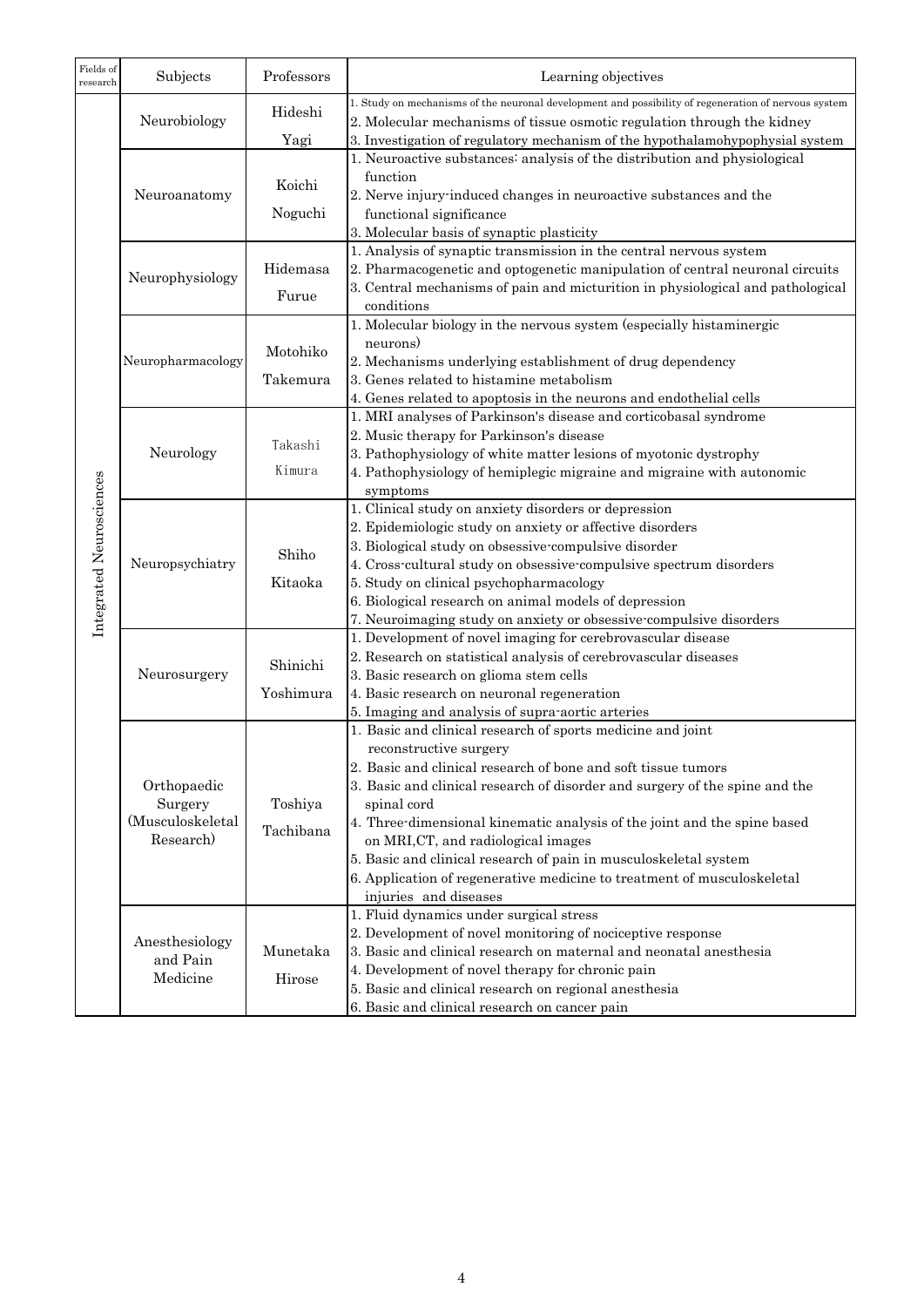| Fields of<br>research    | Subjects                            | Professors | Learning objectives                                                                                      |
|--------------------------|-------------------------------------|------------|----------------------------------------------------------------------------------------------------------|
|                          |                                     |            | 1. Pathogenesis and development of surgical treatment for middle ear                                     |
|                          |                                     |            | cholesteatoma                                                                                            |
|                          |                                     |            | 2. Application of vestibular evoked myogenic potential to vertigo and                                    |
|                          | Otolaryngology-<br>Head and Neck    | Kenzo      | dizziness<br>3. Development of new treat for eustachian tube function                                    |
|                          | Surgery                             | Tsuduki    | 4. Clarification for pathogenesis of eosinophilic sinusitis                                              |
|                          |                                     |            | 5. Basic research of smell and taste disorders and development of their                                  |
|                          |                                     |            | treatments                                                                                               |
| Integrated Neurosciences |                                     |            | 6. Development of new chemotherapy for head and neck cancer                                              |
|                          |                                     |            | 1. Pathophysiology and treatment strategy of eye diseases                                                |
|                          | Ophthalmology                       | Fumi Gomi  | 2. Visual science                                                                                        |
|                          |                                     |            | 3. Ophthalmic imaging analysis<br>1. Biomechanics of human movement and motor control theory             |
|                          |                                     |            | 2. Clinical application of computational neuroscience to movement                                        |
|                          |                                     |            | disorder                                                                                                 |
|                          | Rehabilitation<br>Science           | Kazuhisa   | 3. Application of motor learning theory to therapeutic exercise                                          |
|                          |                                     | Domen      | (including neuro-rehabilitation such as constraint-induced movement therapy)                             |
|                          |                                     |            | 4. Clinical research on functional assessment scale and prediction of                                    |
|                          |                                     |            | functional outcome                                                                                       |
|                          |                                     |            | 1. Understanding of cellular and molecular procedure in the development of<br>various vertebrate species |
|                          | Developmental                       | Hisashi    | 2. Analysis of the differentiation process of primordial germ cell,                                      |
|                          | <b>Biology</b>                      |            | germ cell and reproductive organs in amphibian embryos                                                   |
|                          |                                     | Yamasaki   | 3. Understanding the evolution of the vertebrate morphology                                              |
|                          |                                     |            | using cyclostomes                                                                                        |
|                          |                                     |            | 1. Mechanism of respiratory rhythmogenesis                                                               |
|                          |                                     |            | 2. Pathophysiology of swallowing                                                                         |
|                          | Physiome                            | Yoshitaka  | 3. Mechanism of central chemoreception                                                                   |
|                          |                                     | Oku        | 4. Mechanism of exacerbation of chronic inflammatory airway disease                                      |
|                          |                                     |            | 5. Development and plasticity of functional neuronal network                                             |
|                          |                                     |            | 6. Elucidation of interactions between respiration and cognition                                         |
|                          |                                     |            | 1. Elucidation of molecules involved in interface between innate and                                     |
|                          | Immunology                          |            | acquired immunity                                                                                        |
|                          |                                     |            | 2. Elucidation of immune regulation by cytokines                                                         |
|                          |                                     | Etsushi    | 3. Elucidation of mechanism of host defense                                                              |
|                          |                                     | Kuroda     | 4. Elucidation of mechanism of immune diseases, and establishment                                        |
|                          |                                     |            | of therapy                                                                                               |
|                          |                                     |            | 5. Elucidation of mechanism of allergy, and establishment of therapy                                     |
| Bioresponse Medicine     |                                     | Etsushi    | 1. Elucidation of host immune response against parasitic infection                                       |
|                          | Parasitology                        | Kuroda     | 2. Elucidation of mechanism of allergic inflammation by helminth infection                               |
|                          |                                     |            | 1. Cellular and molecular mechanisms for microbial clearance in                                          |
|                          |                                     |            | mammalian host                                                                                           |
|                          |                                     |            | 2. Contribution of microbial infection or microbial products to the                                      |
|                          | Medical                             | Satoshi    | development of chronic atopic or inflammatory diseases                                                   |
|                          | Microbiology                        |            | 3. Cellular and molecular mechanism underlying chronic infection with pathogens                          |
|                          |                                     | Ishido     | 4. Host defense evasion machinery encoded in human herpes virus 6                                        |
|                          |                                     |            | 5. Establishment of evaluation system of protective immunity against                                     |
|                          |                                     |            |                                                                                                          |
|                          |                                     |            | Varicella zoster virus infection                                                                         |
|                          |                                     | Kazuhiko   | 1. Epidemiological study of antibiotic resistant organisms by the                                        |
|                          | Infection Control<br>and Prevention |            | classification of genotypes and phenotypes                                                               |
|                          |                                     | Nakajima   | 2. Surveillance of surgical site infection and analysis of risk factors                                  |
|                          |                                     |            | 3. Rapid test of MRSA by PCR                                                                             |
|                          |                                     |            | 4. Pharmacokinetics and pharmacodynamics in antimicrobial agents                                         |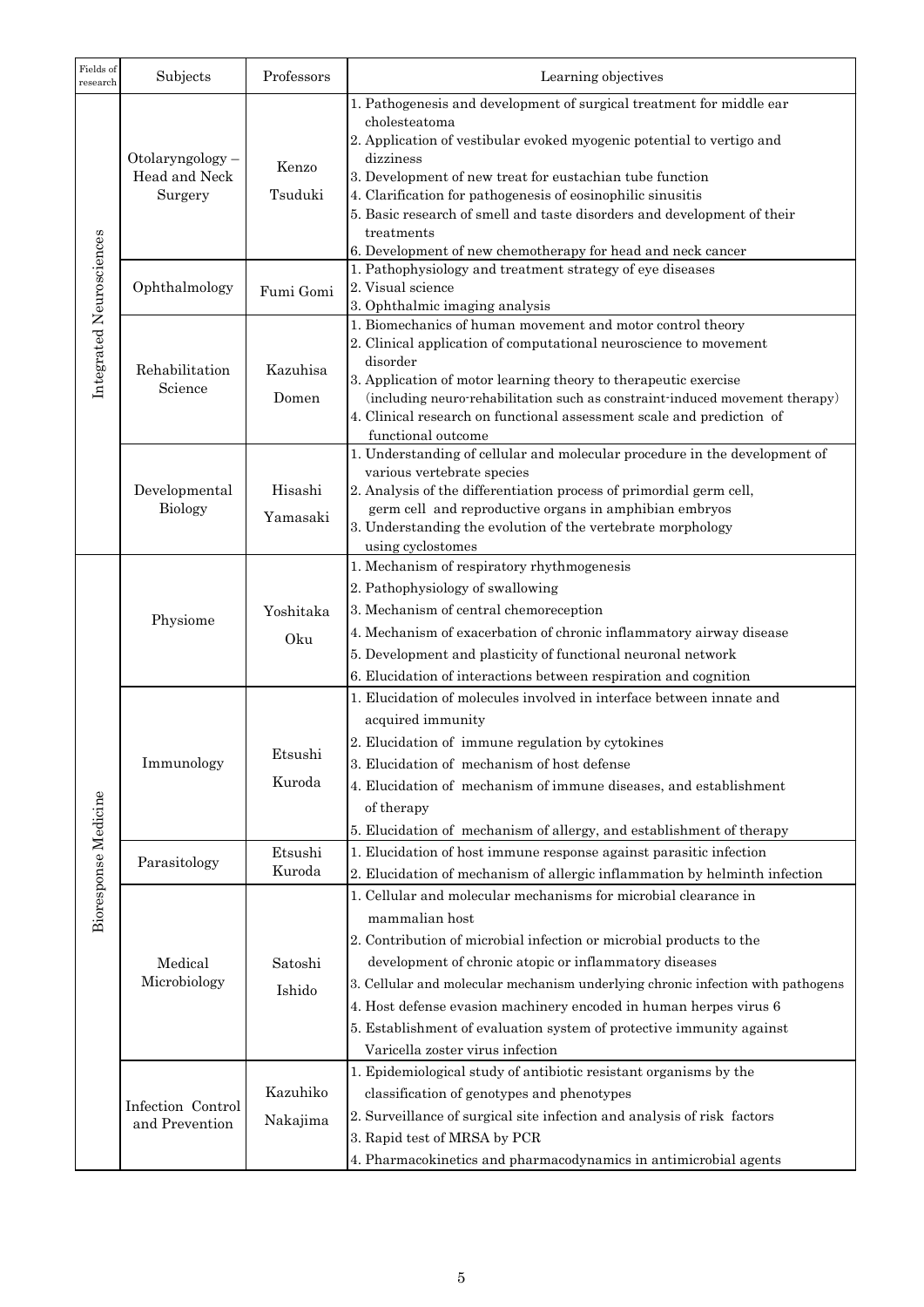| Fields of<br>research | Subjects                | Professors            | Learning objectives                                                                                                                                     |
|-----------------------|-------------------------|-----------------------|---------------------------------------------------------------------------------------------------------------------------------------------------------|
|                       | Molecular               |                       | 1. Pathology of malignant mesothelioma and development of the molecular                                                                                 |
|                       |                         | Tohru                 | target therapy                                                                                                                                          |
|                       | Pathology               |                       | 2. Role of endoplasmic reticulum stress and autophagy in the survival,                                                                                  |
|                       |                         | Tsujimura             | proliferation, and anticancer drug resistance of tumors                                                                                                 |
|                       |                         |                       | 3. Development of therapy based on epithelial-mesenchymal transition<br>1. Development of molecular pathology methods for diagnoses in various diseases |
|                       |                         |                       | 2. Development of molecular targeted therapy and immunotherapy for various diseases                                                                     |
|                       | Molecular and           | Seiichi               | 3. Clarification of mechanisms of cancer metastasis                                                                                                     |
|                       | Diagnostic<br>Pathology | Hirota                | 4. Development of screening methods of disease-specific G protein-coupled receptors                                                                     |
|                       |                         |                       | 5. Analyses of pathophysiology of gut motility and pathology of GIST                                                                                    |
|                       |                         |                       | 6. Pathological analyses of various tumors and cardiovascular diseases                                                                                  |
|                       |                         |                       | 1. DNA damage and repair mechanisms                                                                                                                     |
|                       | Molecular               | Masaki                | 2. Genome-wide analysis of human, animal and microbe DNA                                                                                                |
|                       | <b>Medical Genetics</b> |                       | 3. Molecular mechanisms of tumor progression and suppression                                                                                            |
|                       |                         | Ohmuraya              | 4. Research on genome editing technology                                                                                                                |
|                       |                         |                       | 5. Research using genetically modified organisms<br>1. Evaluation of function in intestinal and cardiovascular lesions of                               |
|                       |                         |                       | systemic sclerosis                                                                                                                                      |
|                       |                         |                       | 2. Etiology, pathogenesis and therapy of Sjogren's syndrome                                                                                             |
|                       | Clinical                | Kiyoshi               | 3. Effects and side effects of new biologics on therapy of rheumatoid                                                                                   |
|                       | Immunology              | Matsui                | arthritis                                                                                                                                               |
|                       |                         |                       | 4. Etiology and pathology of IgG4-related diseases                                                                                                      |
|                       |                         |                       | 5. Etiology, pathogenesis and therapy of allergic diseases                                                                                              |
|                       |                         |                       | 6. Therapeutic approach and Pathological analyses of vasculitis                                                                                         |
|                       |                         | Takashi<br>Kijima     | 1. Doing research honestly based on research ethics                                                                                                     |
| se Medicine           | Respiratory<br>Medicine |                       | 2. Understanding and acquisition of molecular biological technique<br>3. Being able to create research plans by students themselves                     |
|                       |                         |                       | 4. Utilizing basic and clinical papers for students' own researches                                                                                     |
|                       |                         |                       | 5. Being able to analyze and consider the research results scientifically                                                                               |
| Biorespon             |                         |                       | as well as objectively                                                                                                                                  |
|                       |                         |                       | 6. Understanding the basic elements of medical statistics                                                                                               |
|                       |                         |                       | 7. Approaching for developing a novel diagnostic or therapeutic strategy of                                                                             |
|                       |                         |                       | refractory respiratory diseasea                                                                                                                         |
|                       |                         |                       | 8. Presenting research results at conference and writing a paper                                                                                        |
|                       |                         | Yasuhiro<br>Takeshima | 1. Research for the development of new molecular therapy for muscular dystrophy                                                                         |
|                       |                         |                       | 2. Research for the molecular pathology of neuromuscular diseases in childhood                                                                          |
|                       | Pediatrics              |                       | 3. Research for the pathophysiology and therapeutics of kidney and gastrointestinal diseases in<br>childhood                                            |
|                       |                         |                       | 4. Research for the molecular pathology of kidney diseases in childhood                                                                                 |
|                       |                         |                       | 5. Research for the mechanism of hematologic diseases, and molecular                                                                                    |
|                       |                         |                       | biology of malignant diseases in childhood                                                                                                              |
|                       |                         |                       | 6. Research for the pathophysiology of neonatal diseases                                                                                                |
|                       |                         |                       | 7. Research for the pathophysiology and therapeutics of allergy diseases in                                                                             |
|                       |                         |                       | childhood                                                                                                                                               |
|                       |                         |                       | 8. Research for the pathophysiology and therapeutics of inborn error of                                                                                 |
|                       |                         |                       | metabolism and endocrine disease in childhood                                                                                                           |
|                       |                         |                       | 1. Molecular genetic analysis of skin diseases                                                                                                          |
|                       |                         | Nobuo<br>Kanazawa     | 2. Regenerative medical analysis of skin diseases<br>3. Inflammatory and immunological analysis of skin diseases                                        |
|                       | Molecular<br>Dermatolo  |                       | 4. Clinical analysis of skin surgery                                                                                                                    |
|                       |                         |                       | 5. Clinical analysis of skin vesculopathy                                                                                                               |
|                       |                         |                       | 6. Pathological analysis of skin diseases                                                                                                               |
|                       |                         |                       | 7. Serological and genetic diagnosis of skin diseases                                                                                                   |
|                       |                         |                       | 8. Clinical analysis of molecular targeted therapeutics                                                                                                 |
|                       | Radiology               |                       | 1. Experimental and clinical study of diagnostic radiology                                                                                              |
|                       |                         | Koichiro              | 2. Interventional radiology                                                                                                                             |
|                       |                         | Yamakado              | 3. Radiation Oncology                                                                                                                                   |
|                       |                         |                       | 4. Nuclear Medicine (Including Positron Emission CT)                                                                                                    |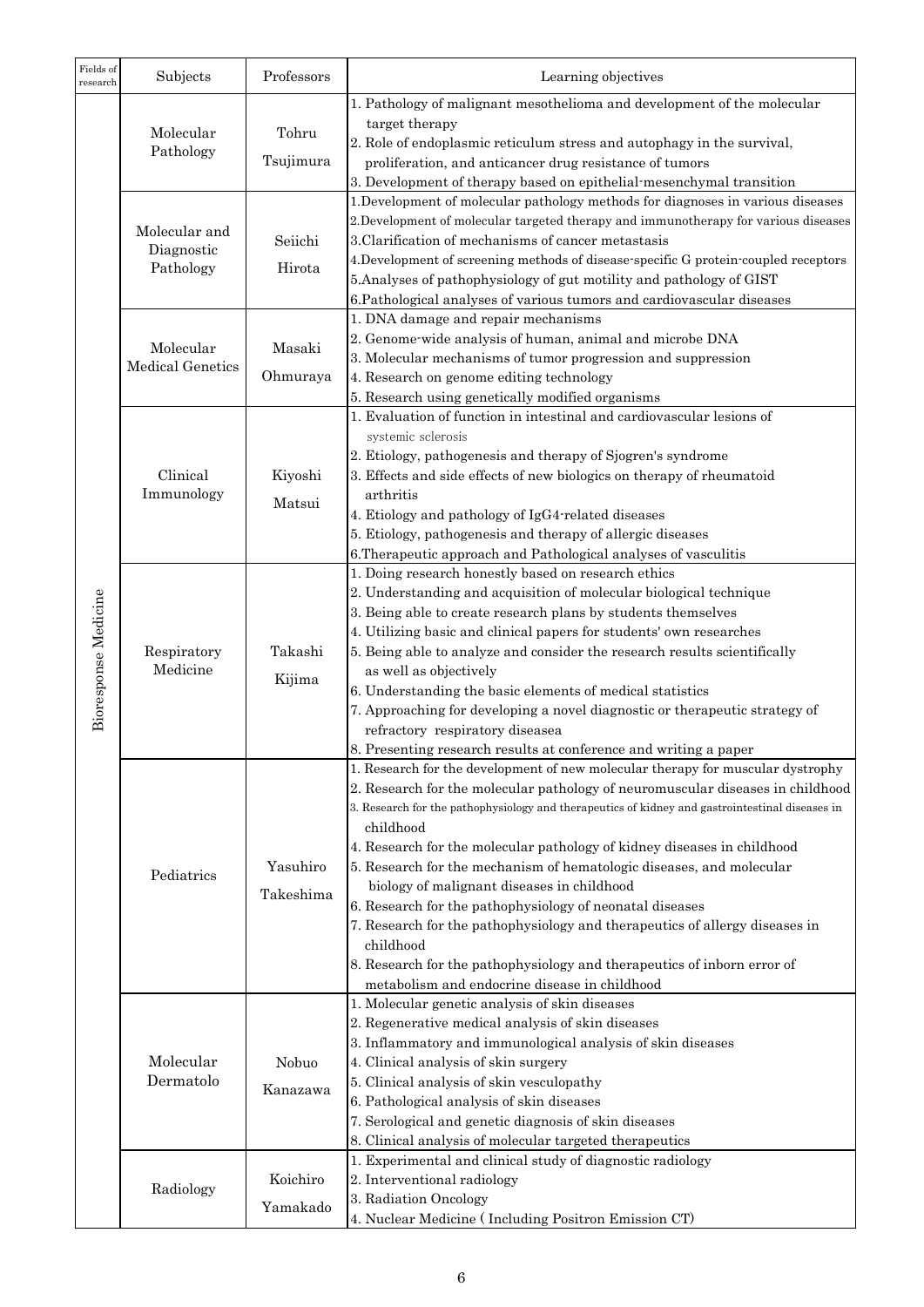| Fields of<br>research | Subjects                                                    | Professors                                                      | Learning objectives                                                                                                                                                                                                                                                                                                                                                                                                                                                                                                                              |
|-----------------------|-------------------------------------------------------------|-----------------------------------------------------------------|--------------------------------------------------------------------------------------------------------------------------------------------------------------------------------------------------------------------------------------------------------------------------------------------------------------------------------------------------------------------------------------------------------------------------------------------------------------------------------------------------------------------------------------------------|
| Bioresponse Medicine  | Emergency and<br>Critical Care<br>Medicine                  | Junichi Hirata                                                  | 1. Pathophysiological study for critically ill patients<br>Shinichi Nishi 2. Pathophysiology and therapeutic strategy for multiple organ failures<br>1. Basic and clinical research on cardiopulmonary cerebral resuscitation<br>2. Research on pathophysiological mechanisms and treatments of severe<br>trauma and critically ill patients<br>3. Research on immunological and metabolic response and management with                                                                                                                          |
|                       | Transfusion<br>Medicine and<br>Cellular<br>Therapeutics     | Takashi<br>Kijima                                               | various therapeutic strategies in systemic inflammation<br>1. Studies on proper blood transfusion<br>2. Studies on transfusion related complication<br>3. Development of new cellular therapies<br>4. Therapeutic cell processing in Cell Processing Center<br>5. Clinical studies on new cellular therapies                                                                                                                                                                                                                                     |
|                       | Thoracic Oncology                                           | Seiki<br>Hasegawa                                               | 1. Molecular medicine and novel therapeutics for mesothelioma<br>2. Molecular medicine and chemoprevention for asbestos-related<br>oncogenesis<br>3. Molecular biology for thoracic malignancies<br>4. Development of early diagnostic procedure and its clinical<br>implication for mesothelioma                                                                                                                                                                                                                                                |
|                       | Radiation<br>Oncology                                       | Koichiro<br>Yamakado                                            | 1. Fundamental and clinical study of toxicology for the radiation therapy<br>2. 3D dose monitoring system for preventing the set-up error with using<br>flat panel amorphous silicon detectors (FPD)<br>3. Effects of Zinc on proctitis in patients receiving radiotherapy<br>4. Fundamental and clinical study of for high precision radiation therapy                                                                                                                                                                                          |
|                       | <b>Medical Physics</b>                                      | Koichiro<br>Yamakado                                            | 1. Fundamental and clinical study of high precision Radiotherapy<br>2. Electric verificaiton system of portal imaging using LAN system<br>for radiotherapy<br>3. 3D dosimetry using polymer gel dosimeter                                                                                                                                                                                                                                                                                                                                        |
|                       | Clinical Oncology                                           | All professors of<br>graduate school<br>in clinical<br>oncology | 1. Pharmacokinetics and pharmacodynamics of anti-cancer agents<br>2. Mechanism of action of anti-cancer agents<br>3. Clinical implication of pharmacogenomics<br>4. Establishment of predictive systems for drug sensitivity in<br>molecular targeted treatment<br>5. Identification of novel molecular targets and novel anticancer agent<br>development                                                                                                                                                                                        |
|                       | Regenerative<br>Medicine for<br>Cardiovascular<br>Disorders | Masaharu<br>Ishihara<br>Masaharu<br>Ishihara                    | 1. Regenerative medicine of the blood vessel and myocardium<br>2. Purification of endothelial progenitor cells and mesenchymal stem<br>cells<br>3. Myoblast autologous grafting for ventricular dysfunction<br>4. Evaluation of myocardial regeneration therapy<br>5. Evaluation of coronary microcirculation<br>1. Understanding of coronary and peripheral vascular circulation<br>2. Mechanism and treatment of ischemic/reperfusion injury<br>3. Mechanism and treatment of atherosclerosis<br>4. Development of novel intravascular therapy |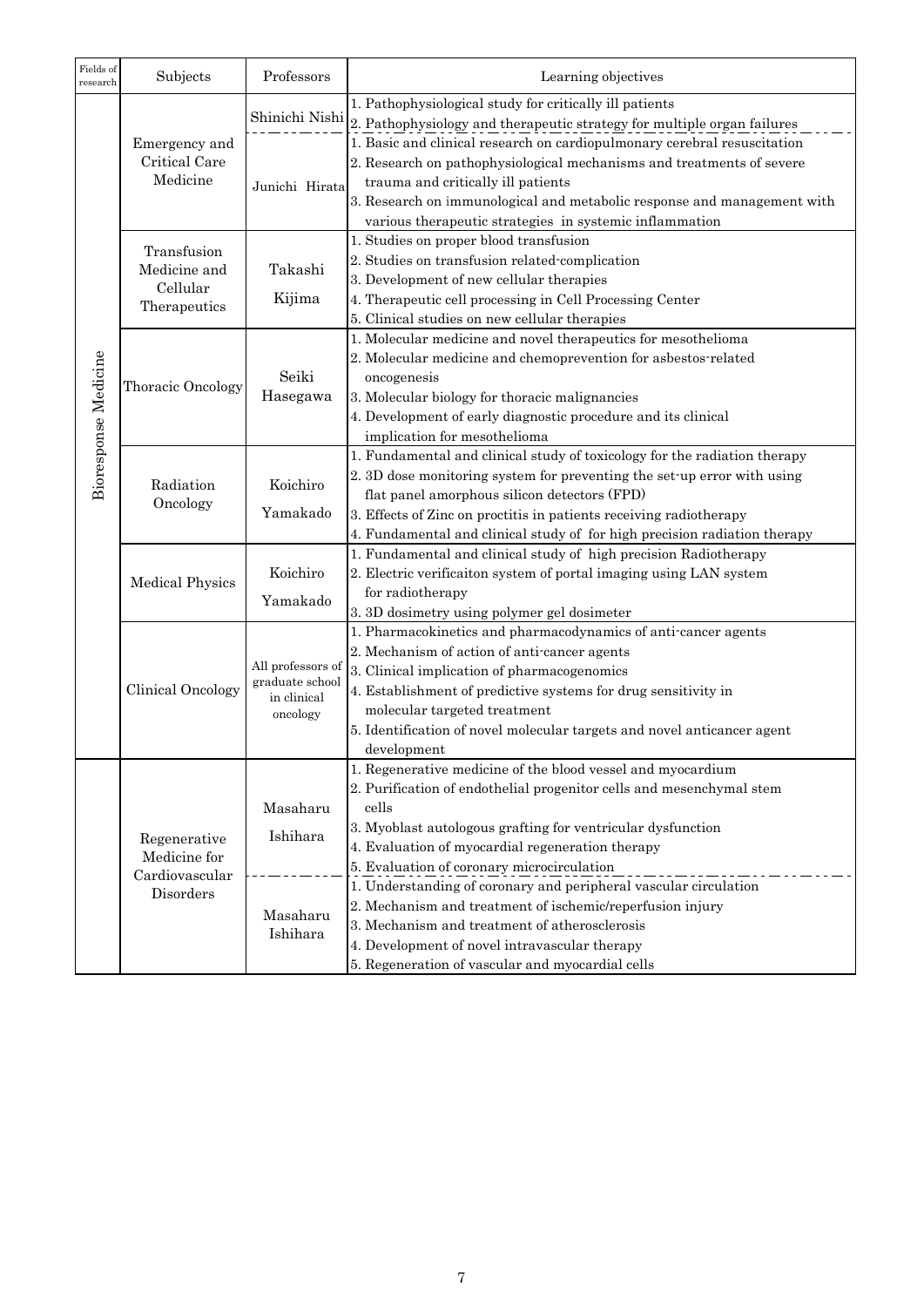| Fields of<br>research  | Subjects                                                     | Professors            | Learning objectives                                                                                                                                                                                                                                                                                                                                                                                                                                                                                                                                  |
|------------------------|--------------------------------------------------------------|-----------------------|------------------------------------------------------------------------------------------------------------------------------------------------------------------------------------------------------------------------------------------------------------------------------------------------------------------------------------------------------------------------------------------------------------------------------------------------------------------------------------------------------------------------------------------------------|
| Bioregeneration        | Regenerative<br>Medicine                                     | Etsuro<br>Hatano      | 1. Investigation of mechanism of liver regeneration<br>2. Cell differentiation from hematopoietic stem cells and iPS cells<br>3. Organ reconstruction from cirrhotic liver<br>4. Investigation of mechanism of liver fibrosis and regeneration after<br>liver transplantation                                                                                                                                                                                                                                                                        |
|                        | Skin<br>Regeneration and<br>Repair                           |                       | not available during the fiscal year 2022                                                                                                                                                                                                                                                                                                                                                                                                                                                                                                            |
|                        | Plastic Surgery                                              | Masao<br>Kakibuchi    | 1. Enhancement of the viability of skin, muscle and bone autograft<br>2. Analysis of peripheral nerve regeneration<br>3. Application of latest knowledge of wound healing<br>4. Diagnosis and treatment of facial bone fractures<br>5. Embryology of congenital anomaly of the face                                                                                                                                                                                                                                                                  |
|                        | Regenerative<br>Medicine with<br>Hematopoietic<br>Stem Cells |                       | not available during the fiscal year 2022                                                                                                                                                                                                                                                                                                                                                                                                                                                                                                            |
|                        | Environmental<br>Pathophysiology                             | Ichiro<br>Wakabayashi | 1. Environmental factors for vascular diseases<br>2. Physiological actions of alcohol<br>3. Pathophysiology of diabetes mellitus<br>4. Epidemiology of atherosclerotic diseases                                                                                                                                                                                                                                                                                                                                                                      |
|                        | Public Health                                                | Masayuki<br>Shima     | 1. Study on health effects of environmental pollutants<br>2. Study on effects of air pollution on respiratory and allergic diseases<br>3. Study on biomarkers for health effects of fine particulate matter (PM2.5)<br>and ozone<br>4. Birth cohort study to evaluate the effects of prenatal and early-life<br>exposure to chemicals on children's health<br>5. Epidemiological analysis of community health and medicine<br>6. Assessment of health care programs in occupational health<br>7. Evaluation of the cell-mediated immunity to viruses |
|                        | Legal Medicine                                               | Hajime<br>Nishio      | 1. Postmortem molecular screening of sudden unexplained death<br>2. Analysis of psychiatric patients of autopsy cases<br>3. Case study<br>4. Study of postmortem diagnosis using blood samples                                                                                                                                                                                                                                                                                                                                                       |
|                        | <b>Medical Ethics</b>                                        |                       | not available during the fiscal year 2022                                                                                                                                                                                                                                                                                                                                                                                                                                                                                                            |
| Environmental Medicine | Disaster Medicine                                            | Junichi<br>Hirata     | 1. Field research and epidemiology of disaster/mass casualty incident<br>2. Research on medical dispatch and stuff training in disaster response<br>3. Conceptualization of disaster response for daily risk management<br>4. Research on disaster prevention and preparedness                                                                                                                                                                                                                                                                       |
|                        | Medical<br>Informatics                                       |                       | not available during the fiscal year 2022                                                                                                                                                                                                                                                                                                                                                                                                                                                                                                            |
|                        | Medical<br>Education                                         | Hitoshi<br>Naruse     | 1. Establishment of new methods of medical education<br>2. Establishment of new methods of bed side learning<br>3. Education of bioethics and professionalism<br>4. Inter-professional education<br>5. Education of patient safety<br>6. Education of medical communication<br>7. Education of gender equality                                                                                                                                                                                                                                       |
|                        | Department of<br>Patient Safety<br>and Quality<br>Management | Keiko<br>Takahashi    | 1. Patient safety<br>2. Ethical based medicine<br>3. Healthcare economy<br>4. Resilient health care through patient engagement<br>5. Interprofessional education<br>6. Legal ordinance on medical care<br>7. Analysis and summary of the incident                                                                                                                                                                                                                                                                                                    |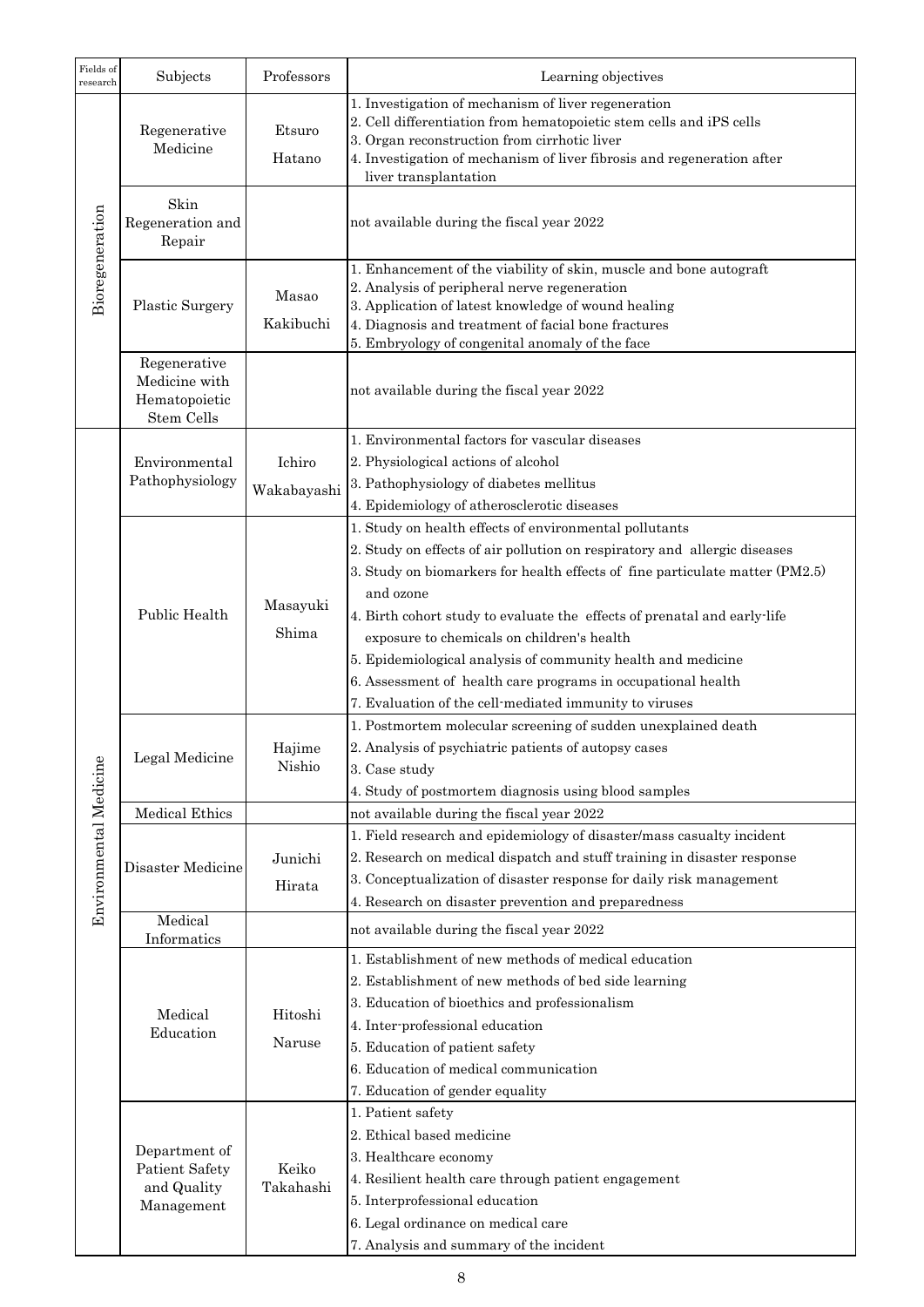| Fields of<br>research  | Subjects                                             | Professors          | Learning objectives                                                                                                                                                                                                                                                                                                                                              |
|------------------------|------------------------------------------------------|---------------------|------------------------------------------------------------------------------------------------------------------------------------------------------------------------------------------------------------------------------------------------------------------------------------------------------------------------------------------------------------------|
| Environmental Medicine | Methods and<br>Applications for<br>Clinical Research | Takeshi<br>Morimoto | 1. Clinical epidemiology<br>2. Clinical reasoning and diagnostic accuracy<br>3. Measurement of quality of practice<br>4. Design and analyses of clinical trials<br>5. Design and analyses of observational studies<br>6. Data management<br>7. Regulations and ethics in clinical research<br>8. Systematic review and cost-effectiveness<br>9. Academic writing |
|                        | <b>Biostatistics</b>                                 | Takashi<br>Daimon   | 1. Biostatistics<br>2. Bayesian statistics<br>3. Research and development of statistical methods in clinical trials<br>4. Research and development of statistical methods in observational studies                                                                                                                                                               |